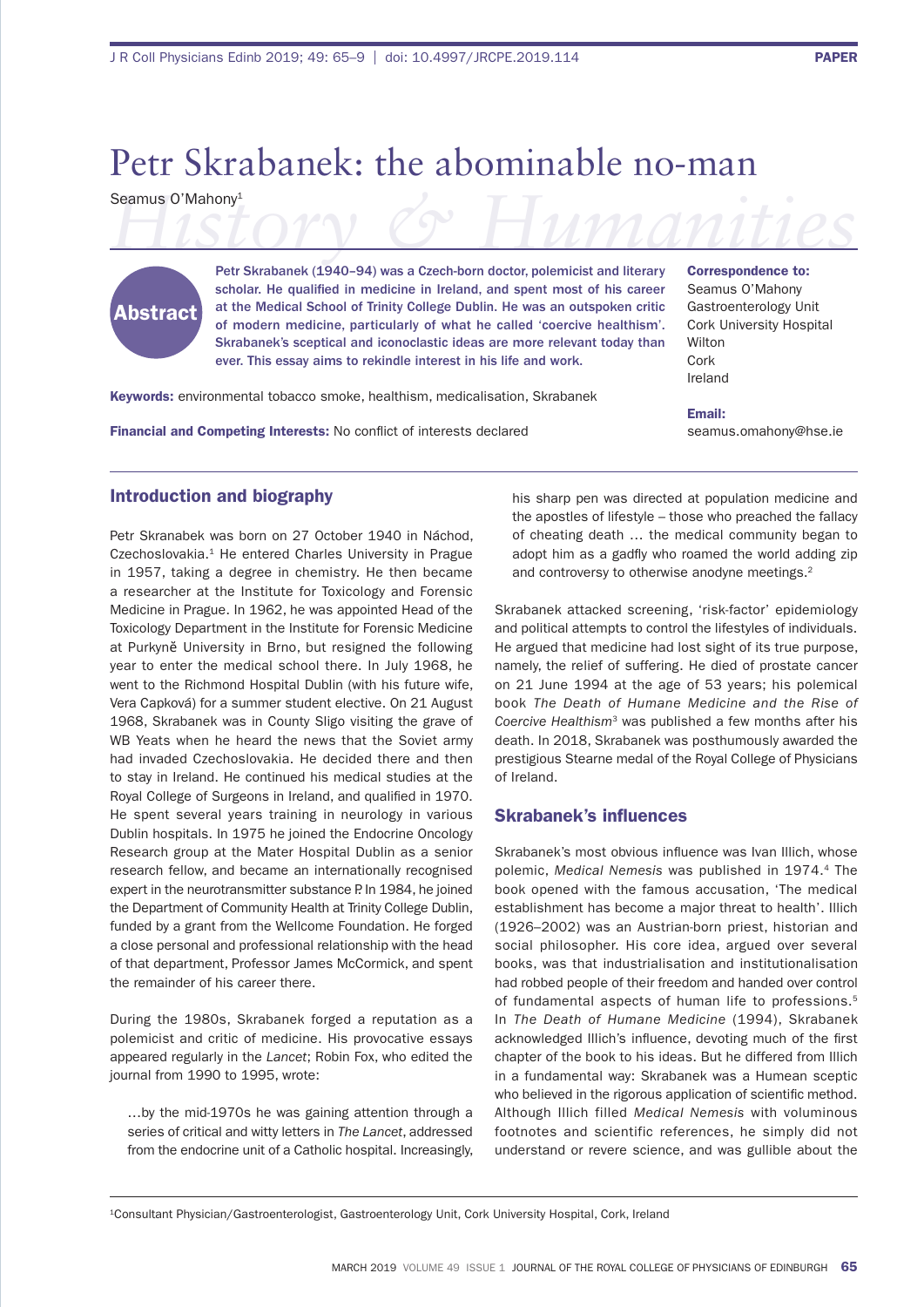claims of alternative medicine, arguing, for example, for 'more public support for alpha waves, encounter groups and chiropractic'.

Many of the critics of scientific medicine who emerged in the 1960s and 70s, such as Michel Foucault, were of the left. Skrabanek was unusual in that his natural political leaning was to a form of radical libertarianism. (*The Death of Humane Medicine* was published by the Social Affairs Unit, a rightleaning British think tank with a strong libertarian ethos.) His libertarianism was formed by reading John Stuart Mill as a student in Czechoslovakia:

Mill's concept of autonomy spells disobedience, noncompliance, rebellion. Attempts to coerce independent minds fail, because 'they will infallibly rebel against the yoke'. It was for good reason that Mill's essay *On Liberty*  was banned by the communists. How eagerly it was read, in secretly copied typescripts, during my student years in communist Prague!3

Skrabanek's formative years instilled in him a life-long horror of communism: he rebelled instinctively against any form of state intrusion into the private lives of its citizens.

#### **Healthism**

Skrabanek argued that the pursuit of 'health' was selfdefeating. The medical profession, he wrote, provided the 'theoretical underpinning of healthism – the doctrine of lifestylism, according to which most diseases are caused by unhealthy behaviour'.<sup>3</sup> Individuals now had a moral duty to maximise their health by maintaining a responsible lifestyle. Skrabanek believed that healthism filled the gap left by religion in secular societies:

As an ersatz religion it has a wide appeal, especially among the middle classes who have lost their links with traditional culture and feel increasingly insecure in a rapidly changing world. Healthism is embraced eagerly as a path to surrogate salvation. If death is to be the final full stop, perhaps the inevitable can be indefinitely postponed. Since disease may lead to death, disease itself must be prevented by propitiatory rituals. The righteous will be saved and the wicked shall die … The pursuit of the Holy Grail of Health is driven by the mistaken belief that health equals happiness.3

Skrabanek mocked the World Health Organization (WHO) with its bellicose and hubristic slogans ('Health for All by the Year 2000!'), "[the] idea of superhealth was incorporated into the Constitution of the World Health Organization in 1946, where health is defined as 'not merely the absence of disease or infirmity' but 'a state of complete physical, mental and social well-being'. The sort of feeling ordinary people may achieve fleetingly during orgasm, or when high on drugs".3 The WHO's 'medicalising of mankind's yearning for Utopia', wrote Skrabanek, gave 'health promoters a carte blanche to meddle in any area of private or public life they

choose. Matters of daily living – habits, attitudes, sexuality, beliefs – they all become legitimate concerns of health promotionists'.3 Skrabanek's objection to healthism was partly aesthetic. He was contemptuous of jogging and food faddism, and observed that 'simple minds, stupefied by the sterilised pap of television and the bland diet of Bowdlerised culture and semi-literacy, are a fertile ground for the gospel of new lifestyle'.3

Skrabanek noted that medicine had begun to shift its gaze from the sick to the well: he called this 'anticipatory' medicine. He distinguished this from traditional preventive medicine, which concerned itself with such matters as vaccination and maintaining a supply of clean water. The cornerstone of 'anticipatory' medicine is screening for disease. Skrabanek argued that there was little or no evidence of any benefit for most forms of screening, and, furthermore, that this 'anticipatory' medicine somehow managed to exempt itself from the ethical constraints that apply to traditional medicine.<sup>6</sup> He believed that the coercion of entire populations to lead 'healthy' lifestyles, and to screen them for disease was a catastrophic error.

Medicine is not about conquering diseases and death, but about the alleviation of suffering, minimising harm, smoothing the painful journey of man to the grave. Medicine has no mandate to be meddlesome in the lives of those who do not need it.3

He argued that the ancient, almost mystical relationship between doctor and patient was undermined by the State, 'which sees both the doctor and the patient as its servants'.3

#### Trinity College and collaboration with James McCormick

Skrabanek was contemptuous of modern epidemiology, particularly of what he called 'riskfactorology' or 'black box epidemiology'.7,8 This was an unusual position for an academic working in a University Department of Community Health, but many in Dublin admired his bloodymindedness, and saw it as an instance of Trinity College's long tradition of academic independence and tolerance. Skrabanek himself acknowledged this: 'The liberal ambience of Trinity College Dublin, maintaining its spirit of independence against increasing political, commercial and technological pressures has made my years spent there the happiest of my life'.<sup>3</sup> James McCormick, his head of department, was his protector, collaborator, friend and '*Leibarzt*'. Neither Skrabanek nor McCormick were interested in primary research, preferring the role of critic: 'Medicine only becomes a threat to health if it remains untempered by the use of rational inquiry and criticism. Such criticism is an important and relatively neglected task'.<sup>9</sup> Their cowritten book, *Follies & Fallacies in Medicine* (1989)<sup>9</sup> itemised the many 'examples of erroneous reasoning, fallacious arguments and faulty logic' that afflict modern medicine: 'The kinds of error with which we are concerned are errors of doctrine, systematic errors that are part of dogma and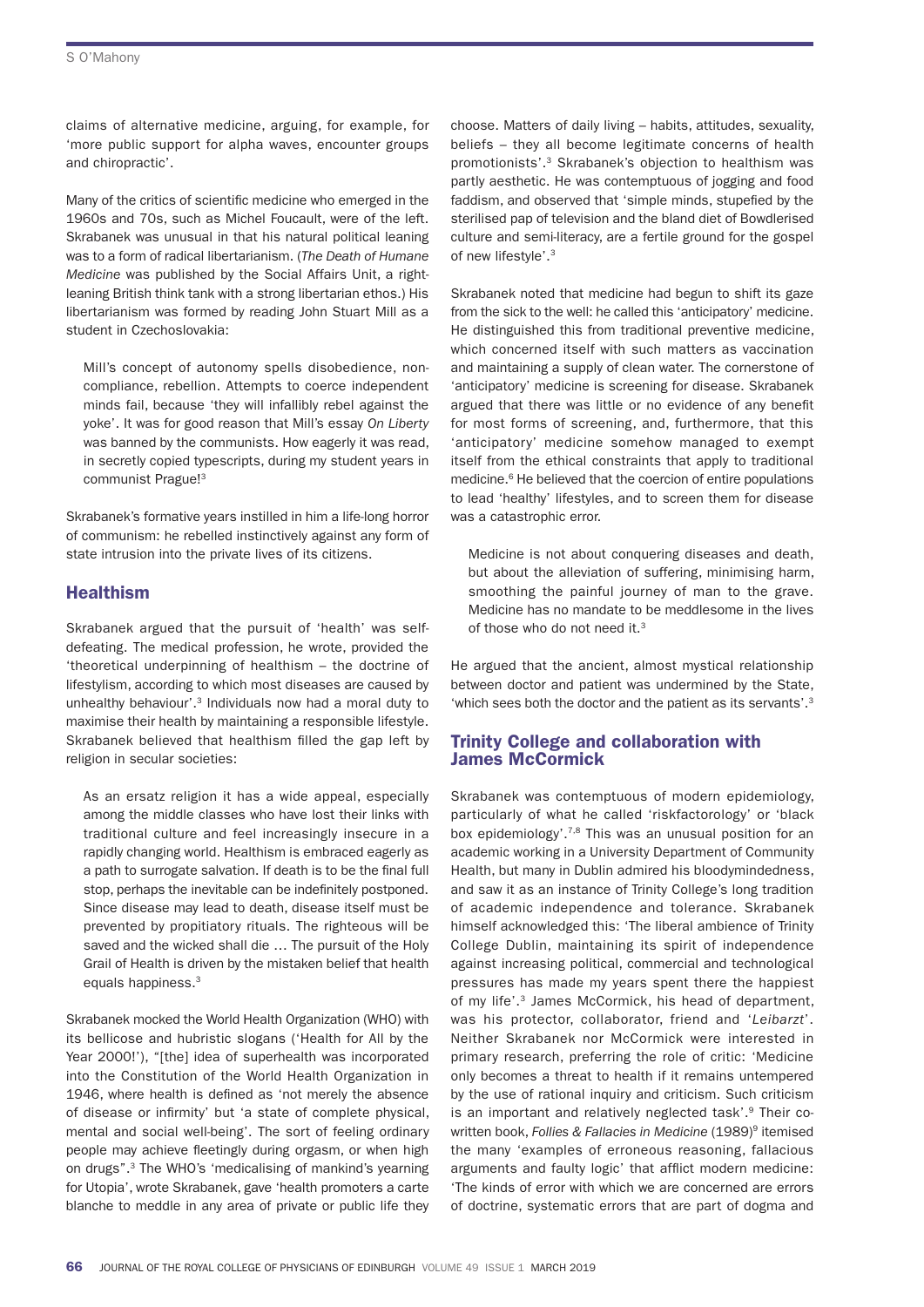accepted truth, distortions that set obstacles in the path of rational thought and inquiry'.

*Follies & Fallacies in Medicine* is still in print and has been translated into six languages. Written before evidencebased medicine became the new medical orthodoxy, this subversive little book could be described as a primer in medical scepticism. Skrabanek and McCormick mercilessly dissected a total of 26 medical fallacies, including the Faggot Fallacy (the bundling together of multiple pieces of suspect or weak evidence); the Weight of Evidence Fallacy (the rejection of evidence that does not fit a cherished belief); the Fallacy of Authority (believing things to be true because of the source of the information); the Fallacy of 'Everybody Says So'; the Fallacy of Simple Explanation (the acceptance of a new idea because it offers a simple solution to a complex problem); the Magic Bullet Fallacy (the frequent claim that new drugs are both remarkably effective and free of side-effects); the Fallacy of Risk (the failure to distinguish between relative and absolute risk); the Fallacy of the Golden Mean (the idea that a consensus conference can establish scientific 'truth'); the New Syndrome Fallacy; the Fallacy of Insignificant Significance ('if large numbers of patients are required to show benefit from a treatment, it is certain that the treatment is marginal and it is probable that it is of no practical importance'); the Fallacy of Covert Bias (the phenomenon of investigators wishing for a particular outcome, often betrayed by use of particular phrases and selective referencing); the 'Gold-Effect' Fallacy (named after the astrophysicist Thomas Gold, who described how certain scientific ideas, in the absence of strong evidence, can become established orthodoxy through committees, new journals and consensus conferences);10 the 'Hush, Hush' Fallacy (the refusal to accept that medicine is messy, imprecise and uncertain, and therefore, mistakes are inevitable); and, the Fallacy of Experience (the distorting effect in clinical practice of a single bad experience or poor outcome).

#### The critic

Skrabanek much preferred the role of critic to that of researcher, 'it is ambition enough to be employed as an under-labourer in clearing the ground a little, and removing some of the rubbish that lies in the way of knowledge'.<sup>11</sup> He believed that medical education overvalued training at the expense of education, scholarship and the cultivation of the critical faculty. In his essay *Scepticism, Irrationalism and Pseudoscience*, he wrote, 'My course on the critical appraisal of evidence, for medical students, can be compared to a course on miracles by a Humean sceptic for prospective priests in a theological seminary'.12 Skrabanek observed that medicine was dominated by what might be called the Pharisee class: 'Medicine is an authoritarian institution which feels threatened when its dogmas are exposed as a refuge for ignorance … Since medicine, unlike religion, aspires to be a science, it is torn by the irreconcilable conflict between the need for criticism and the fear of it'.<sup>12</sup>

He viewed with alarm the growth of consensus conferences, a phenomenon with features of both the 'Gold-Effect' Fallacy and the Fallacy of the Golden Mean:

…the very need for consensus stems from lack of consensus. Why make an issue of agreeing on something that everyone (or nearly everyone) takes for granted? In science, lack of consensus does not bring about the urge to hammer out a consensus by assembling participants whose dogmatic views are well known and who welcome an opportunity to have them reinforced by mutual backslapping. On the contrary, scientists are provided with a strong impetus to go back to the benches and do more experiments.13

Skrabanek compared these conferences to the synodal councils convened by the early Christian Church to establish doctrinal orthodoxy, 'Uncertainty in medicine, as in theology, is intolerable and a consensus conference, like a synod of bishops, is convoked to settle the matter'. He noted how consensus experts boost their case by invoking 'jumbo-jet' statistics to make extravagant claims for the benefits of lowering cholesterol levels or blood pressure.

Although Skrabanek repeatedly mocked alternative medicine, he acknowledged that much of what passed for dogma in modern medicine had as little scientific basis; in a sentence worthy of Hume himself, Skrabanek wrote: 'At present, the difference between a doctor and a quack lies not in the nature of their practice but in the possession of a medical diploma'.14

#### The smoker

Skrabanek was a life-long smoker. Although he did not deny the dangers of tobacco to the smoker, he argued passionately that the dangers of passive smoking were unproven:

The issues raised by recent anti-smoking campaigns, emanating from the USA, are not limited to science or to the interpretation of statistical evidence, but overflow into politics, ideology, ethics, economy and law. They pose new questions about the relationship between the state and the individual, about the right to privacy and about the legislation of morality. Where is the boundary between information and propaganda, between education and coercion? Is the alleged harm of 'passive smoking' based on evidence, or is it a politically correct truth?<sup>3</sup>

Skrabanek was, of course, wrong. The dangers of environmental tobacco smoke (ETS) have been proven beyond all doubt: nonsmokers should not be exposed. In *The Death of Humane Medicine*, he quoted (approvingly) John C Luik, a Canadian political philosopher who had written an article for the magazine *Bostonia* criticising the scientific integrity of the US Environmental Protection Agency, which advocated restrictions on passive smoking.<sup>15</sup> It later emerged that Luik had corresponded regularly with a senior Tobacco Industry executive on the content of the paper and where it might be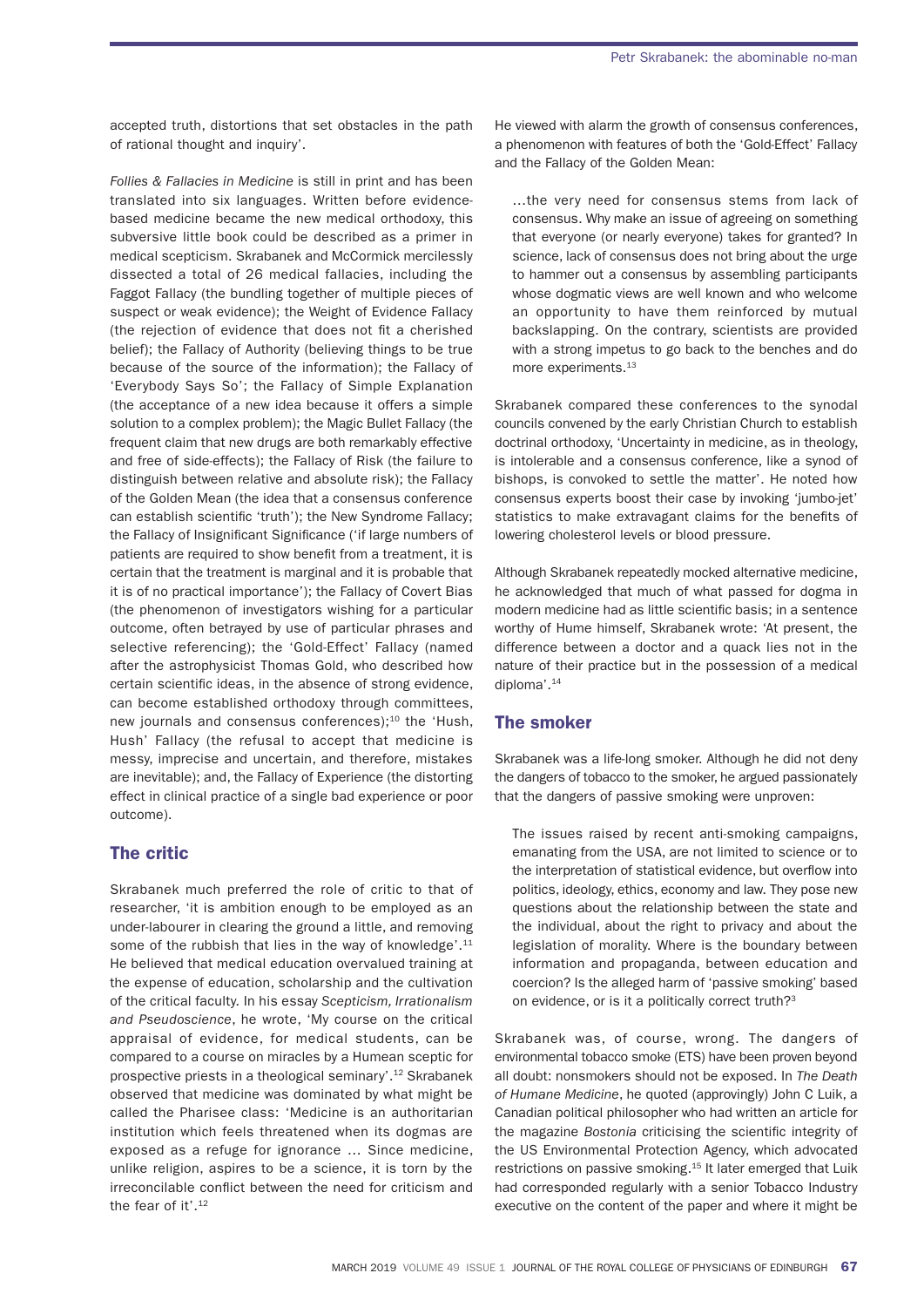published.16 After his death, Skrabanek too, was accused of being in the pay of Big Tobacco: on 15 May 1998, *The Guardian* named Skrabanek as a 'paid stooge' of the tobacco industry. Clare Dyer, legal correspondent of the *British Medical Journal* wrote:

The US tobacco giant Philip Morris set up a network of scientists throughout Europe who were paid to cast doubt on the risks of passive smoking … The company's consultants included 'an editor' of the *Lancet* … claims a memo from the US lawyers Covington and Burling. Clues in the document point to the *Lancet* contact as the late Petr Skrabanek, who was not an editor but a regular contributor who wrote editorials among other articles. Robin Fox, the *Lancet*'s editor from 1990 to 1995, said it was 'very likely' that Dr Skrabanek … was the scientist referred to in the memo.<sup>17</sup>

His friend, Eoin O'Brien,<sup>18</sup> and his former student, Simon Mills,19 wrote passionate defences of Skrabanek in the *British Medical Journal*. The *Lancet*'s ombudsman exonerated Skrabanek:

*The Guardian* publicised the name of the late Petr Skrabanek as 'paid stooge'. This heresay received further coverage by *New Scientist* and in the *BMJ*. Here are the facts … Skrabanek was a contributor to *The Lancet* from 1974 to his death in 1994 … There are three pieces by him in the journal that are clearly tobacco-related: two letters and a paper on 'Smoking and statistical overkill' … These appeared from 1988 to 1992 … there were no unsigned pieces by Skrabanek in this period … The law firm whose memorandum gave rise to the present story has been asked to identify the alleged editor-as-tobaccoconsultant … it has declined to do so … It appears unlikely that we shall get evidence for clearing out innuendo. And there are no libel laws for the dead.<sup>20</sup>

The accusation that Skrabanek was in the pay of the tobacco industry was absurd; he was not interested in money, and was too much his own man to be suborned by any commercial interest. Nevertheless, his reputation was tarnished somewhat by his denial of the dangers of ETS. His own smoking habit, his desire to defend his fellow smokers, and his visceral and instinctive distrust of any form of state intervention led him to his own fallacy: the belief that any government-imposed curtailment of the rights and freedoms of individuals is, by definition, unjust and misguided. (He compared modern programs to control tobacco to similar efforts in Nazi Germany.) Even his great hero John Stuart Mill acknowledged that the one right we cannot have is the freedom to harm others. By denying the dangers of ETS, Skrabanek unwittingly sided with industry and vested interests. He saw himself as the champion of the poor and underprivileged, yet the main beneficiaries of the 2004 ban on smoking in the workplace in Ireland were low-paid service industry workers. After the ban, the health gains were very quickly established,<sup>21</sup> and even most smokers now support it. This ban was the single most successful public health

measures ever undertaken in the country. Would Skrabanek's view have been different, I wonder, had he not been a smoker himself?

## The literary scholar

The word 'polymath' is overused in medicine, but might correctly be applied to Petr Skrabanek. His friend Eoin O'Brien wrote that he brought to the Irish 'a quality … namely, the warmth and breath of European culture'.<sup>1</sup> His prose style, for a writer whose first language was not English, was remarkable for its clarity, elegance and wit. Having made the decision to settle in Ireland, he learned the Irish language. He had a passion for the work of James Joyce, and became an acknowledged expert on *Finnegans Wake*, on which he led an annual symposium. Skrabanek was obsessed with the long prose poem *Le Chants de Maldoror*, by the French-Uruguayan poet Isidore Lucien Ducasse, otherwise known as the Comte de Lautréamont, first published in 1868. Skrabanek had read a Czech translation in 1962, and resolved to produce an English version. He collaborated with the phoneticist Dick Walsh, the French scholar Gerald Victory, and his fellow doctor and writer Eoin O'Brien. This group met every Saturday for several years at a Dublin pub to work on the translation, but it remained uncompleted at the time of his death.<sup>1</sup>

### Skrabanek's legacy

Events in the two decades since his death have only strengthened Skrabanek's arguments. The shift in medicine's focus from the sick to the well has accelerated. Screening for various diseases is now a core activity of contemporary medicine, yet the benefit of much such screening remains unclear. The debate on breast cancer screening, for example, has rumbled on for decades.<sup>22</sup> In 2018, public and media misunderstanding of the limitations of screening for cervical cancer led to one of the biggest ever health scandals in Ireland. Skrabanek's warning about the coercion of GPs has come true: British GPs are now financially incentivised to meet various Government targets for checking blood pressure, cholesterol levels and so on; they have become, in his phrase 'agents of the state'. Margaret McCartney argued in her book *The Patient Paradox* that the contemporary obsession in the British National Health Service (NHS) with screening for disease has led to neglect of the sick, 'That's the paradox that I keep finding within the NHS: if you are ill, you may have to be persistent and determined to get help … yet if you are well, you are at risk of being checked and screened into patienthood, given preventive medication for something you'll never get, or treated for something you haven't got'.<sup>23</sup>

'Lifestylism' has led to the phenomenon of victim blaming: a majority of doctors in the UK now believe that smokers and obese people should be denied certain medical treatments, or made to wait until they mend their ways.<sup>24</sup> Skrabanek did not foresee, however, that modern western societies would willingly (and enthusiastically) embrace healthism, with relatively little coercion from governments or the WHO. Healthism now is not